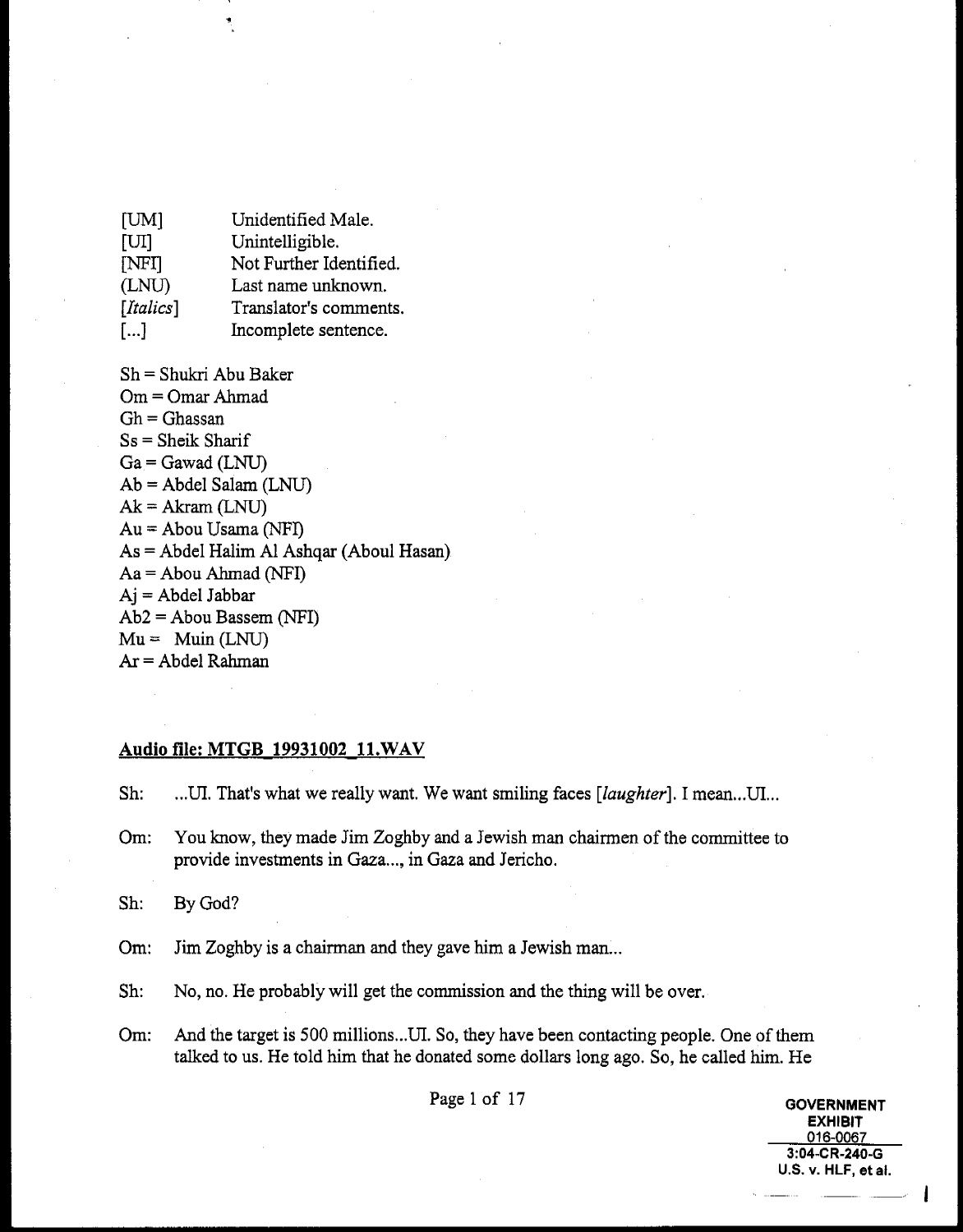told him: "Dr. Sabri...", he used to be a member of the National Council, he told him "We're raising money for Gaza and Jericho". He told him "Ok. So, you and the AIPAC are one". He told him: "Yes. Kind of. We work together". He told him "Congratulations to you"...UI.

UM1: The AIPAC..., one of them wrote an article and said that: "It is time that we put our hands together and, meaning, we don't fight each other. We have one goal".

Gh: Even the Jews are discussing the issue now. What to do now? What should we do? ... UI.

**Om:** It is now 10:30. We will finish by 11:OO. We will go rest and, tomorrow, **we** will ...UI.

[ *UIgroup talk]* 

**Om:** Come on. People who have papers, Nihad, Mohamed Maaly. We will have a long talk.

Sh: Come on, our brothers. We still have an evaluation session.

**[UI brief** *group talk]* 

Om: Let's go, people of Political Activism. You will be quizzed. So, work hard.

UM2: In the name of God, the Compassionate, the Merciful. Prayers and peace be on the gracious prophet. We begin this 3<sup>rd</sup> session, God's willing, by talking about the future of the political, media and public activism, and the public relations ...UI, the future and the challenges. In the same manner, **God's** willing, we will listen to material presented by the brothers and then we will open the door to discussion and comments, God's willing. Anything, **Ghassan?** 

Gh: Is there anyone who doesn't have this paper? The brothers who don't have it.

**Om:** I don't have it. Prayers and peace be on God's prophet. Thanks be to God, prayers and peace be on God's prophet. Usually...

*[Interrupted by UIgroup talk]* 

UM1: Omar. There are some people who went home, looks like.

Om: No, no. ... UI Aboul Hasan went to get... UI. Abou Ahmad, brother Yousif and brother Haitham went to the festival. And Sheik Sharif. Four of them went to the festival.

Page 2 of 17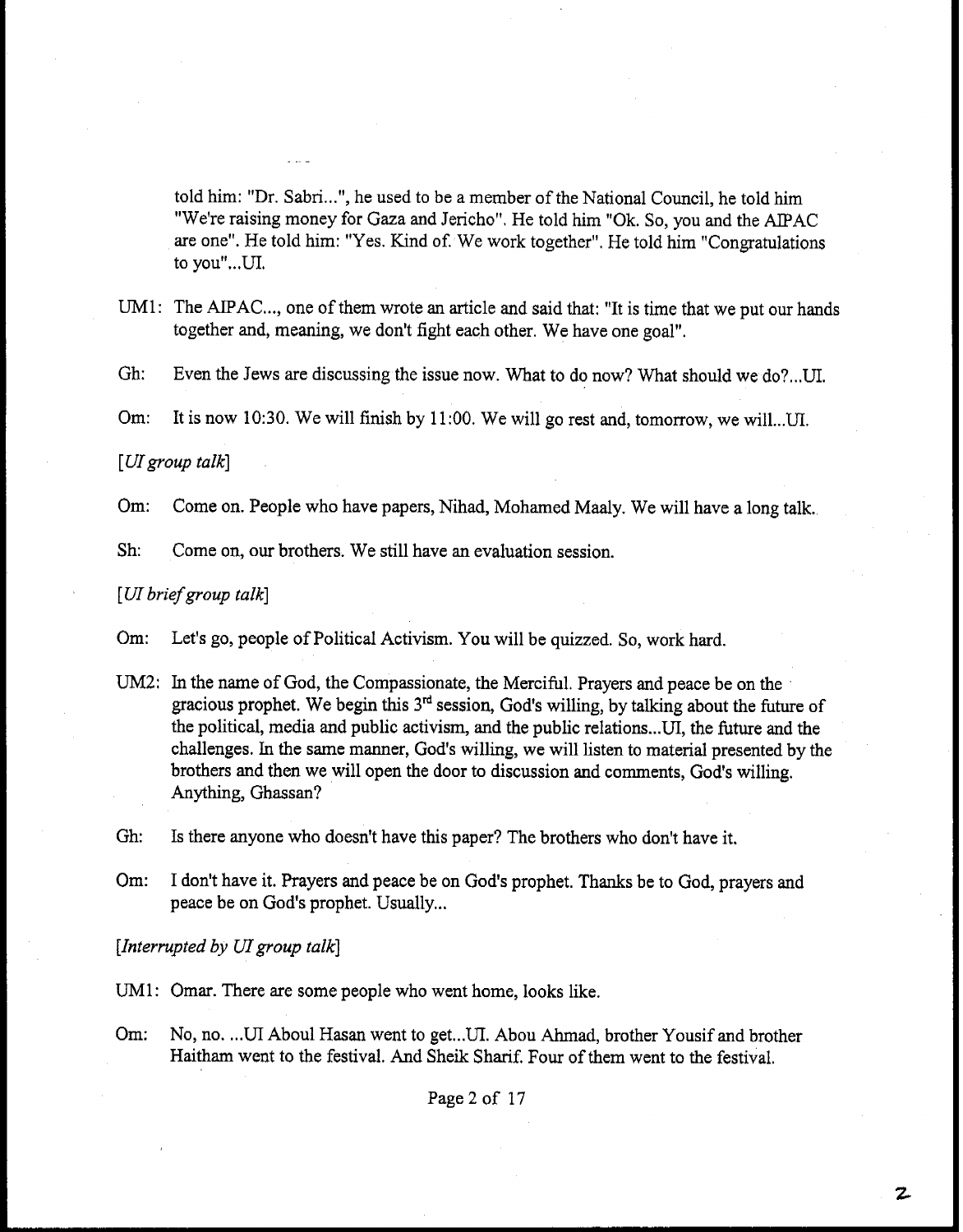UM1: So, should we begin or wait for them?

**Om:** By God, if you want to wait for brother Muin and Aboul Hasan.,.

**[UI briefgroup** *talk].* 

**Sh:** This presentation is about political activism, does it have anything new?

**Om:** There are other presentations. There are other presentations which haven't been made yet,

**Sh:** Ok, fine. So, we should be fine.

# [ W **brief group** *talk].*

Om: Ok, go ahead.

UM2: Thanks be to God, Lord of the Two Worlds. Prayers and peace be on our master Moharned. Regarding this presentation, maybe most of what is in it has been presented before, beginning with the concept for political activism. My view now is that work has increased and the challenges ..., the challenge has become bigger than before. We took out all the copies.... We were supposed to make more because...UI.

UM1: Fine, God's willing. Go ahead.

UM2: So, my view is that the challenge and the work will require more effort particularly in the coming period. If we were to carry out our duty, this would require a bigger budget. I mean, the situation of the *[Islamic]* Association [for Palestine] and its resources are limited and what limits them is the budget. This, of course, is an obstacle ..., a fundamental obstacle which must be solved as it stands in the way of the *[Islamic]*  Association **For** *Palestine].* It must make its decision now. If this obstacle is to be removed, or if the *[Islamic]* Association *[for Palestine]* were to play a role in America, it must have a budget and its budget must be increased. There are, of course, questions ... the reason I didn't want to..., I put them in the form of questions so that the politicians... or the political segment we had at the beginning discussed these questions in a way or another. We hope that we receive official answers regarding the inclinations of the policies of activism ..., things which answer these questions. As for the goals, the concept of the goals - as you put it - is to make Muslims in America aware. The main goal we should follow while doing media activism is awareness. Making people aware of the sanctity of A1 Aqsa *[masque]* and making charitable work tangible so that people don't feel that work for the cause is over. I mean, charitable work ought to double so that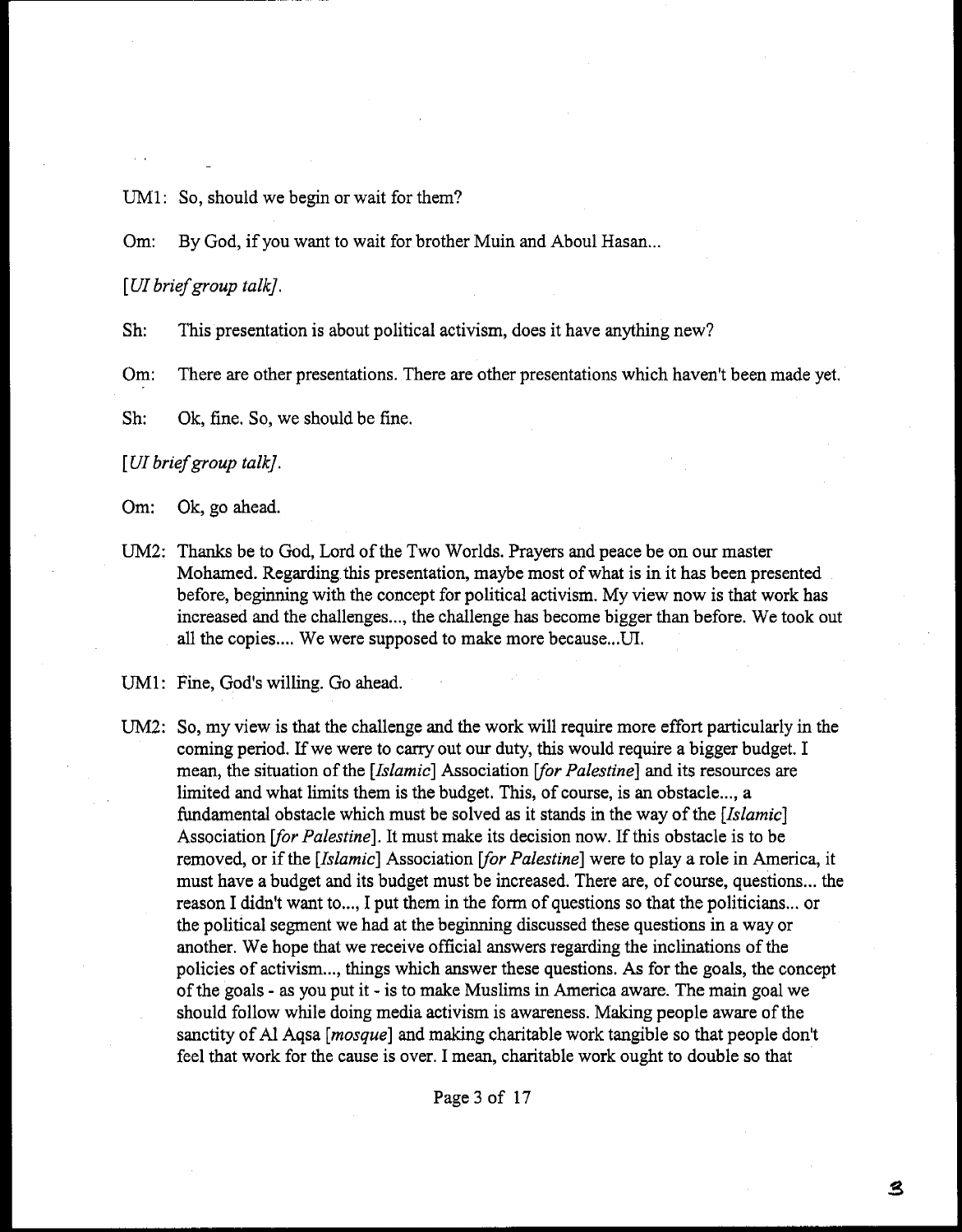people ... The same thing which was said before. I will mention it quickly. Of course, there are..., there are... In my opinion, we must form a new organization for activism which will be neutral because we are placed in a corner, we are place in a corner. It is known who we are, we are marked and I believe that there should be a new neutral organization which works on both sides so that..., because this state is coming no matter what and this is a new existing order. This suggestion ought to be discussed. Of course..., I threw in some radical ideas so that, We have the opportunity to discuss them. Of course, some of the policies ..., our approach or our policies in the arena are: non-opposition to peace as a statement. I mean, someone will ask you: "Are you against peace?" Tell him "No. We are not opposed to peace as a peace but we are against hypocrisy because this peace is not just. We are with all just peace. Justice with peace", Without justice ... Even the African-Americans have this title, that there is not justice without peace...

UM1  $&$  several voices: No peace without...

UM2: No peace without justice. It is always a principle of peace with justice. Islamic Palestinian unity meaning, tying the Palestinian cause with its Islamic aspect, that it is just an issue called Palestine that was resolved, it is Islarnic.,.UI and that Jerusalem is a matter of creed and not a matter of Palestine and then transferring this [view] to the Muslim public. The second page, regarding the motto, what I mentioned is that the motto is awareness. We must work on awareness on a very high level, **an** awareness on the level of imams **and**  Sheiks because, of course, there are many imams and Sheiks and there are Islamic leaders, both Arabs and non-Arabs who are still unaware of..., really don't know these dimensions and positions. So, I believe if we donft carry out this *[awareness]* no one else will. To make them aware, make the educated segments and the students aware ..., this will be done at the universities **and** the schools' levels, an awareness at the level of the general public, the masses, and an awareness at the level of the young generations. Awareness at the ..., the ... Of course, there are suggestions for each axis. The first axis is the leaders' levels, to have a conference for the imams ... UI in America to discuss the problem and its dimensions and to emerge with a unified concept. The second thing is issuing their private statement. We should always feed them with the points of the Friday sermons and speeches they give about the cause of Palestine. What feeds them shouldn't always be the **U.S.** media and the non-Islamic media. Building a network of faxes for quick initiatives. Of course, brother Nihad has some items to be added about this subject. Brother Nihad will present them, God's willing. For the educated level, there are some educated people such **as** engineers, doctors and businessmen. We need to tally them so that we can deal with them **and** make them aware of this matter. **Carrying** out student activism in universities has almost decreased at our end. On the contrary, we must bring it back as the children of the communities are the ones who will go to universities. Therefore, the work of the *[Islamic]* Association *for Palestine*] and Palestinian activism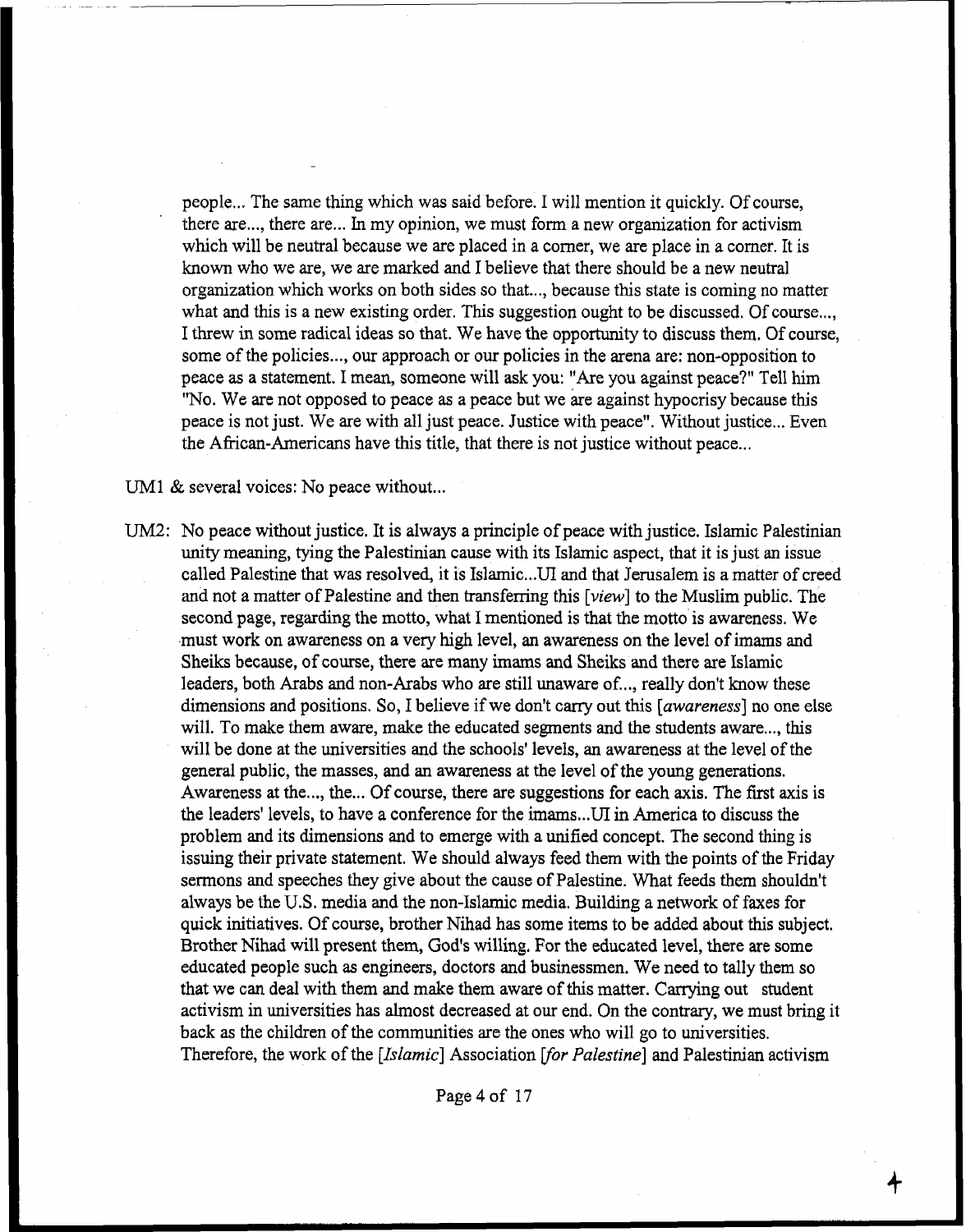must become active in universities like the days when we were in universities. Activism moved with us. When we were students, it [IAP] was active in universities and now that we have become a community, it is active in the community and not in the universities even universities still have people and this side is now somewhat weak with us. Calling for different political dialogues with other organizations. Adding parts in the educational curricula of MAS and ICNA to explain the meaning of the accord which took place and its secret articles. Of course, awareness at a general level, inviting speakers, conducting conference-calls with mosques like the ones we did with the deportees, conducting seminars ... Of course, all of these are suggested activities. As for the young people's level, **an** educational material ought to be prepared to be taught in Islamic curricula. We don't want the children of the community who are raised here in schools and in Islamic schools and non-Islamic schools to grow up surrendering to the issue of peace with Jews and.,, I mean, we don't see in ten years the growing generations in America surrendering to peace with Jews. Therefore, there must be curricula and teaching materials which spread in Islamic schools and in weekend schools, the ones which teach children who attend American schools. Curricula ought to be put together to prepare them. Another thing is making teachers aware. We can arrange courses and arrange for cultural and political seminars for teachers who attend the conferences. Instead of bearing the expense of inviting the teachers and making a course for teachers and educators, we could have sessions for them during the ISNA, MAYA and ICNA conferences and things like that. We can request to have such a course to make teachers aware of this angle. Regarding the media aspect..., of course a statement or an issue of A1 Zaytouna could be published, like the supplement we put out during the time of the deportees, a light coverage which won't cost much. **One** could be in English and another one in Arabic and a large number could be printed to explain the articles, the negative aspect of the accord and the secret articles. This should be distributed in the largest quantity possible. Of course, ... UI in Arabic and English languages are available, God's willing. Brother Mohamed has written some articles to be published on some Arabic and Islamic magazines. Of course, **making** a documentary showing the continuation of suffering. **A** film must be quickly made and we must try to circulate it in the festivals, I mean, to be shown in the festivals. Collecting cassettes for speeches and lectures about the issue and publishing them. We should try to make a library for the tapes in audio for every speaker who delivers a speech on the subject for every brother who had spoken about the subject. They ought to be collected, made available and..., like they say, feed them to people until they get full. Another thing is preparing a historical museum, a museum ought to be put together..., we have a museum but it needs to be developed so that it can go on a tour because this would really be a part of public awareness so that we can renew for them the meaning of Palestine and Jerusalem. Of course, things which brother Nihad will speak in are to be added to the above. Of course, the charity aspect has had the most discussion and, therefore, there is no need to go over it. That's it. Regarding the issue of the foreign exchange students, this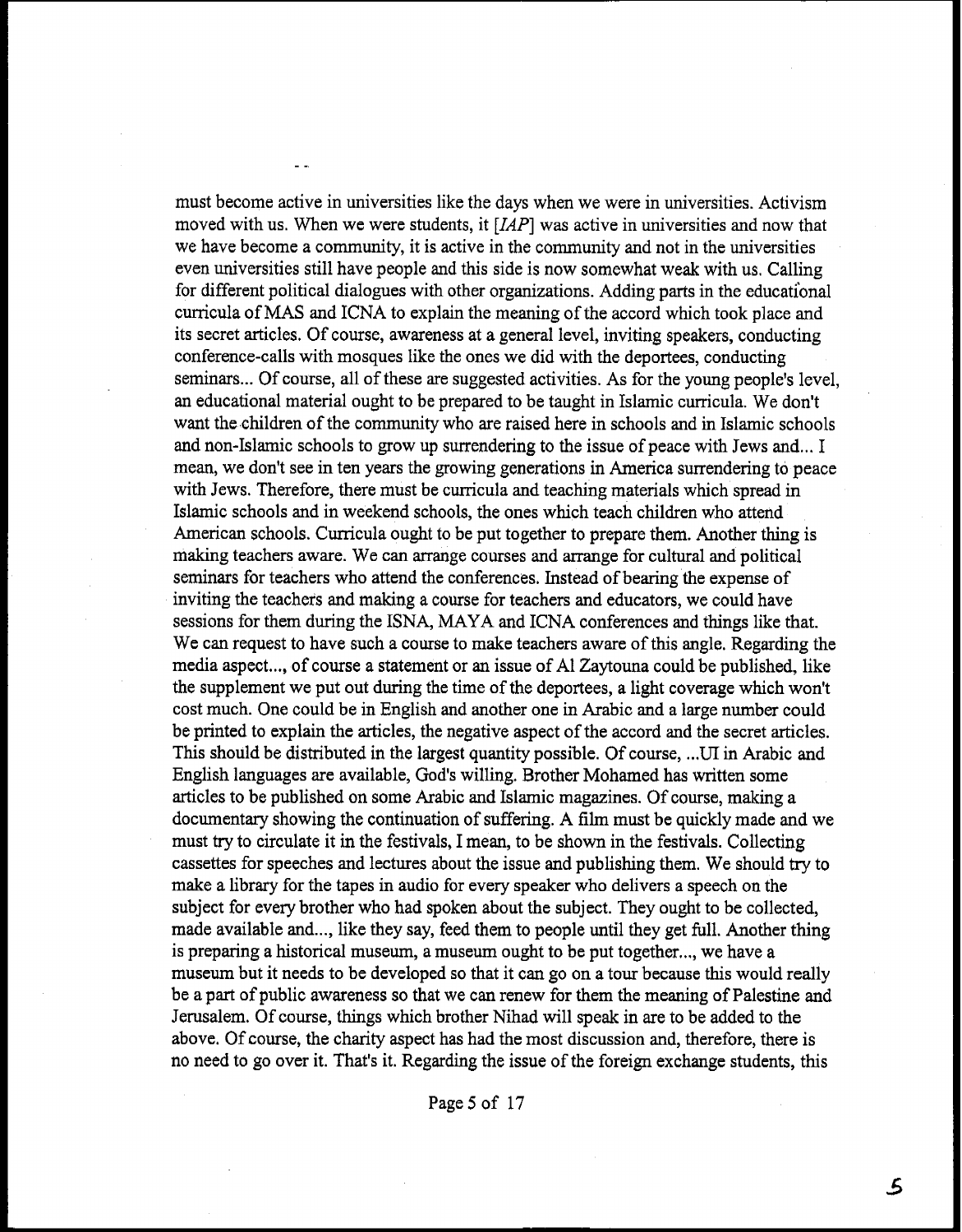is something for the next stage, Charity work can focus on this aspect which is bringing people from the inside to America so that ... UI. We also ought to focus on the issue of investment and I believe it is very important. The issue of investment on the inside [is *important]* as the issue of money and its availability on the inside is an indication that there will be an economic boom on the inside. As for the festivals, it is suggested to have a 30-minute segment for the participants to come on the stage and express their opinions. I mean, they hand over the microphone to people to come and express their views, whether he is in support or opposition. Let people express their views and have them registered so that the festival is not only for people to listen to you. Let people express themselves which would be a variety in the festival. Now, in particular, many peaple have views and suggestions. After that, the guest sheik can comment and add to them. **A** letter could also be prepared and is signed and then sent either to the *[Palestinian Liberation]*  or to Yasser Arafat according to the inclination. There should be a segment in the festival for a discount in A1 Zaytouna membership. Regarding the band, we agreed on certain policies. The band is looking for certain policies to follow in its performance and product, So, if we agree on certain policies they will be provided to the band so that its segments are based on them. The video film we spoke about in the beginning ought to be shown. In other words, making a video film. This, quickly, is what ... UI.

Gh: Is the system still going to be...UI or each person will discuss his papers?

UM3: The topics overlap. We can discuss a topic now and it is repeated by our brother later.

[ **UI** *brief group talk].* 

- Sh: Please allow me. Considering the atmosphere in place, if we run this session in the same manner the charity activism session, people will fall asleep, my brother. My opinion is to allow as many action...
- UM1: ... UI everybody will sit, listen to the speeches.
- Sh: If there is no discussion, we will fall asleep, specially after lunch.
- **UM1:** There is coffee. **Drink** some.
- Sh: So, if there is a chance to... We can determine how long it is. If you want 15 minutes for discussion that will be fine because people will listen and this will energize people. This is my opinion.

[*UI* brief group talk].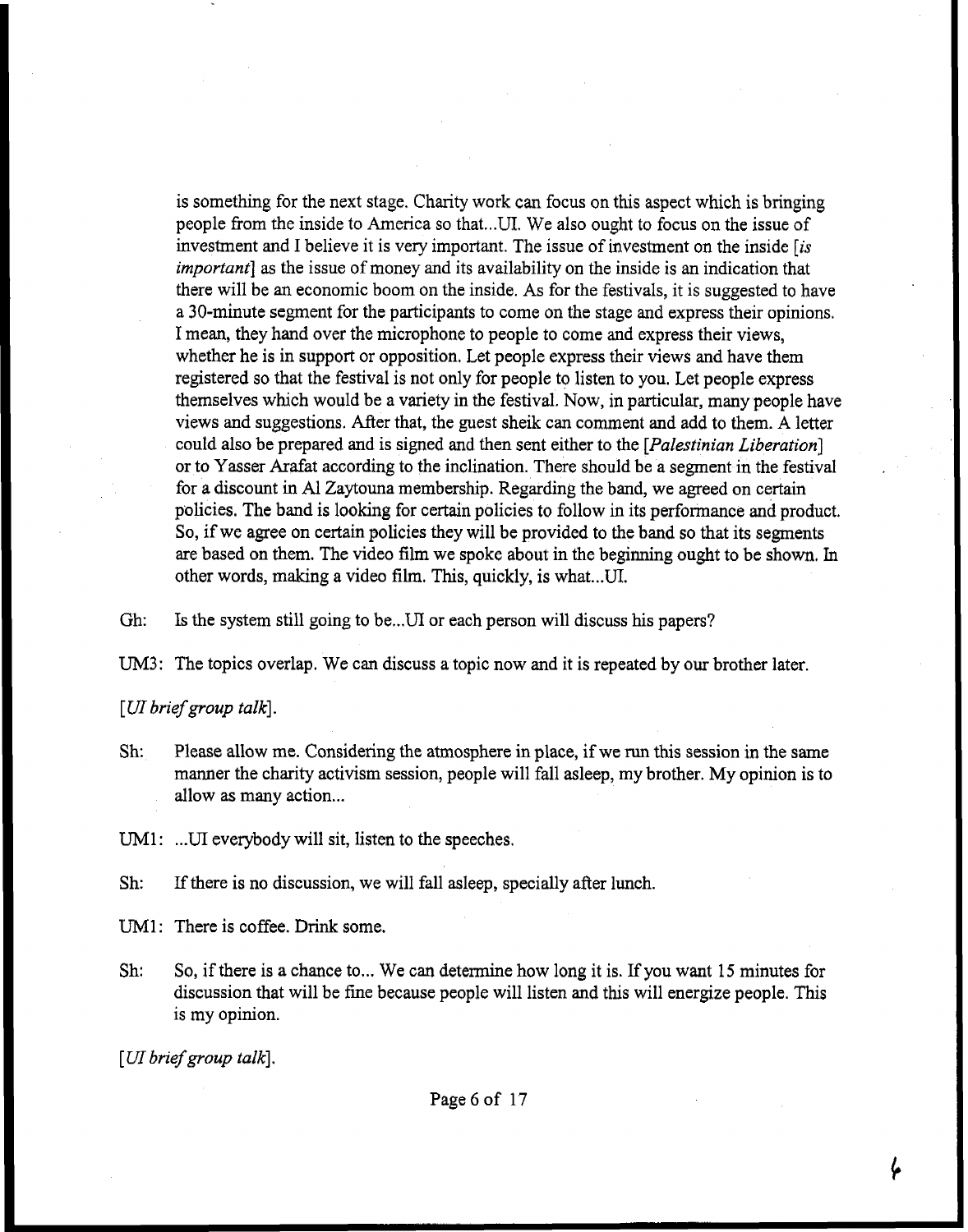UM1: We will take 15-minutes to comment on these issues and then we will move on to ... We can open the door to discussion and comment on what was said. Ghassan will go after that.

Om: The elections, of course, my brother. No one commented on them.

UM1: Don't worry about that....UI.

- Gh: How about some of the brothers whose voices we didn't hear. The honorable Sheik and the honorable.. **.UI.**
- Sh: The issue of the festivals,.., I believe it is a matter of coordination. I believe they would be a great opportunity to be exposed to a large crowd. There are about 15 festivals and each festival has a large number of people in it. I see that we shouldn't follow the same old methods by making the song the main show. We should benefit from our presence by making awareness the main show; we give more time to the speaker and give him instructions that it shouldn't be like a Friday sermon. There is no need for the Friday sermons, my brothers, please. The festival is not a Friday serrnon. Let's be a little bit objective and present issues and numbers to people which will shock people and make them know what is going on. Let them get out of the festival educated and...

UM3: Do you have a problem with the sheiks? *[laughter* and a *brief* **UI** *group talk].* 

- Sh: My point... UI, my brothers, because we need to face people with reality. Let them come to the festival and benefit more than listening to a certain tune. This is one idea. The second thing is very intelligent which is to involve people, I suggest a third idea which is to conduct a very quick survey, it can be designed now, to let the people in attendance participate in a survey made up of three to four questions: Do you approve of the accord...
- UM1: A questionnaire.
- Sh: Let them ... **UI.** At least we would have a poll **from** the field. We will know how people think. How people think. This will benefit us as we will know the nature of our public and how they think. You might be surprised that maybe 70% of your public doesn't know or is not educated. Let's do this so that it help us with the awareness issue.
- UM2: We will conduct a survey after the songs and everything.
- Sh: By God, I say..., you want to make it a main focus for the song. I believe that you are going to lose so much potential that you could benefit from. People are coming to you,

Page **7** of 17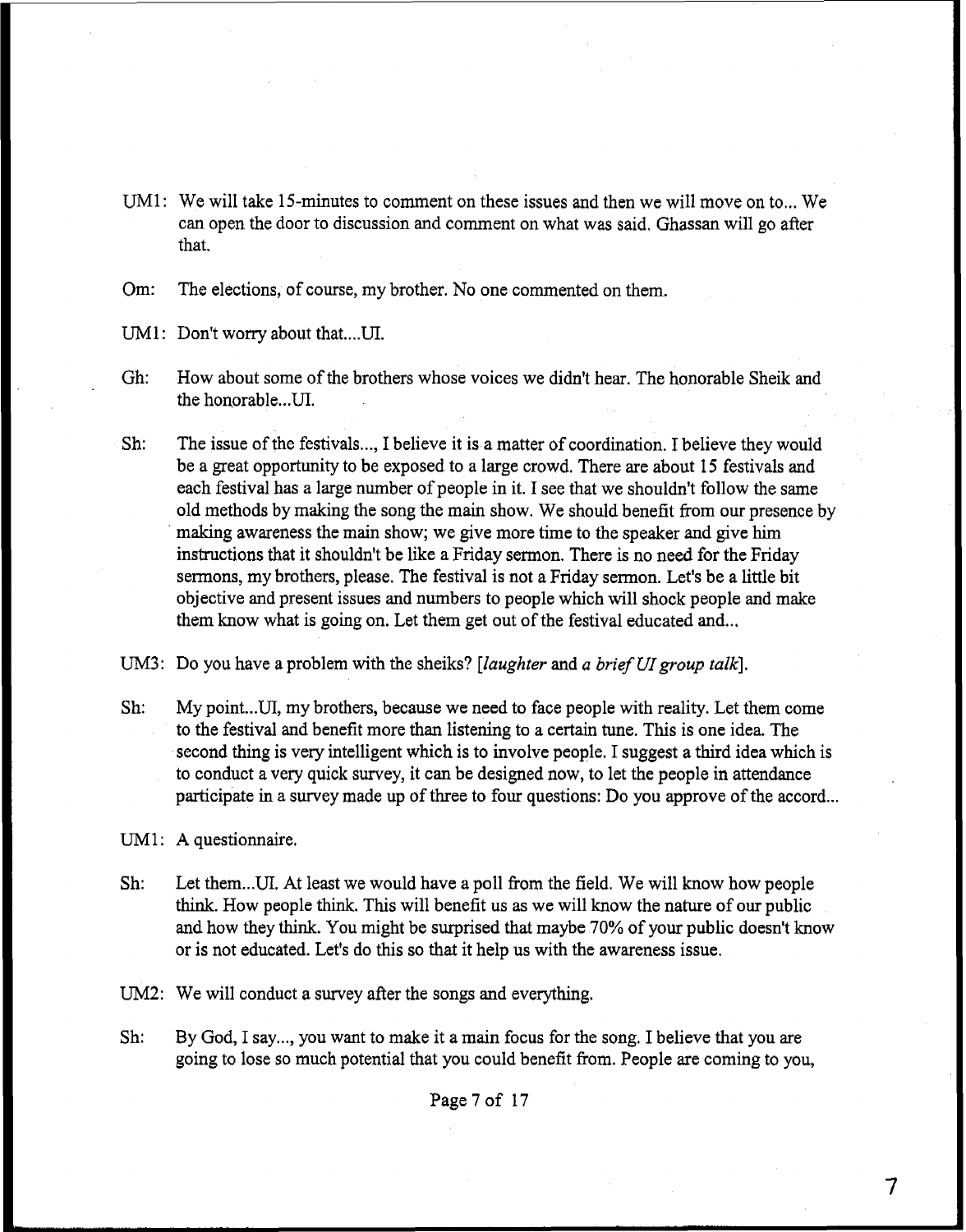my brother, and they are right there.

UM2: In support of what our brother Shukri said, people will... In the beginning, let's say that we should let them sing the songs because people are...UI and people don't want to listen to speeches. But, now, people are coming because you **know** that you are a voice of opposition. So, you're coming to listen to that opinion. Therefore, there is no need for emotional aspects, there should be a focus on points; one, two, three, stuff like that and not just words of enthusiasm.

## *[UI* **brief** *group talk],*

**Ga:** In the name of God, the Compassionate, the Merciful. Ghassan and I have papers to present which have some ideas which might cross ow minds sometimes and they have important details. One might not have details during the registration process but they are very important in my opinion. May God reward him well. I have two remarks; regarding the goals..., regarding the goals, I was very surprised. There is a 180-degree change in customary threatening language of the organizations regarding the Palestinian cause. I personally have a quick comment as I don't want to talk too much ... UI. This is my feeling, honestly speaking. You feel that it is over, that's it, we **must** deal with the reality **and** we surrendered and the matter is over. My feeling is that the future... UI, honestly speaking. ...UI that you have surrendered and you now work with...UI. This is my feeling and this is the first point. Issues such as steadfastness, struggle, keeping people in the inside stabilized, direct support to the people of Palestine and supporting the Jihad in Palestine are now absent. Where are they? I'm really surprised ... **UI.** Really.

Sh: Also, awareness and informing...

- **Ga: As** for the motto of this phase is ..., I agree with the principle of...UI in activism but what is important is the motto. I propose that the motto should be **"A** wholesome solution" or there is no need for it ... **UI.** This is also a media goal, it is not a political or charity goal. Awareness and education is not a media *[goafl.* This is an important issue. ..,UI. The issue of the education material for the Islamic community in America ..., you presented some ideas. Are you acting up on it or they're only..., just thinking?
- UM2: I thought that this is one of the women committee's activities, the Women's Union will do...
- UM1: If you examine the introduction, **this** is ..., this point is one of the issues which should be re-examined by writers and thinkers. One of them is preparing curricula material for the schools. Of course, if you look at points 1 and 2...UI, [it says]: "Preparing the following

Page 8 of 17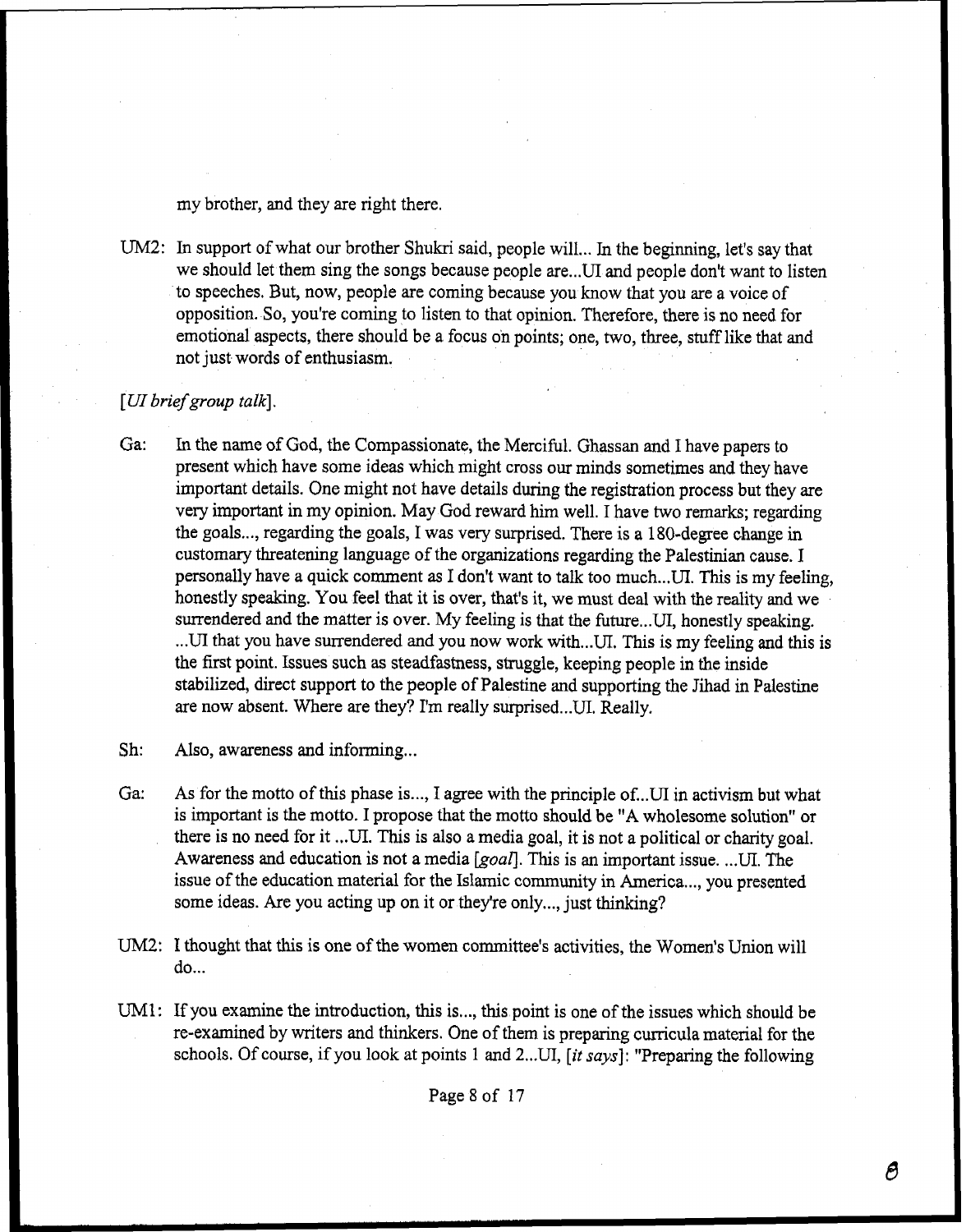material: written media material for films, educational material for schools, material for exhibits and banners". These are points which should be studied by people, writers and thinkers. If this stops, of course....

**As:** But, are these for Palestinian activism in America? I **mean,** this is for Islamic activism. Why should we limit ourselves to it?

UM1: You mean Palestinian activism in schools?

' **As:** Yes, ideas for the future of Palestinian activism in North America.

Om: This is only a typo, my brother,

**[UI** *briefgroup talk].* 

Sh: The media material is the source which provides schools with material relating to the cause because such material doesn't exist in schools. As a source of information.

UM1: Oh, yes, yes.

- As: **A part** [of *the materiar]* about Palestine should be provided by the *[Islamic]* Association *for Palestine*] to the existing schools.
- UM1: Of course, the *[Islamic]* Association [for Palestine] ought to make sure there are curricula in schools which teach about Palestine and Jerusalem. It shouldn't be ... er, be ... a lesson in geography without mentioning Palestine.

Sh: *Yes.* 

UMl: The point is making sure if this stuff is being taught, particularly in Islamic schools, of course, and that we have materials to support them. As for... UI point,

UM2: Yes, **sir.** 

UM1: Regarding your point I wanted to just throw some ideas but I still have more ideas than that. I just wanted to throw the idea that when we really examine our history we find that when a state is formed, we immediately take up the opposition spot and we continue as opposition to this state until the end of times. We remain in the opposition, why? As long as the state exists and this structure exists, why don't we try to ... I mean, before Arafat signed the document we said we are against the agreement, against the state. But, now,

Page 9 of 17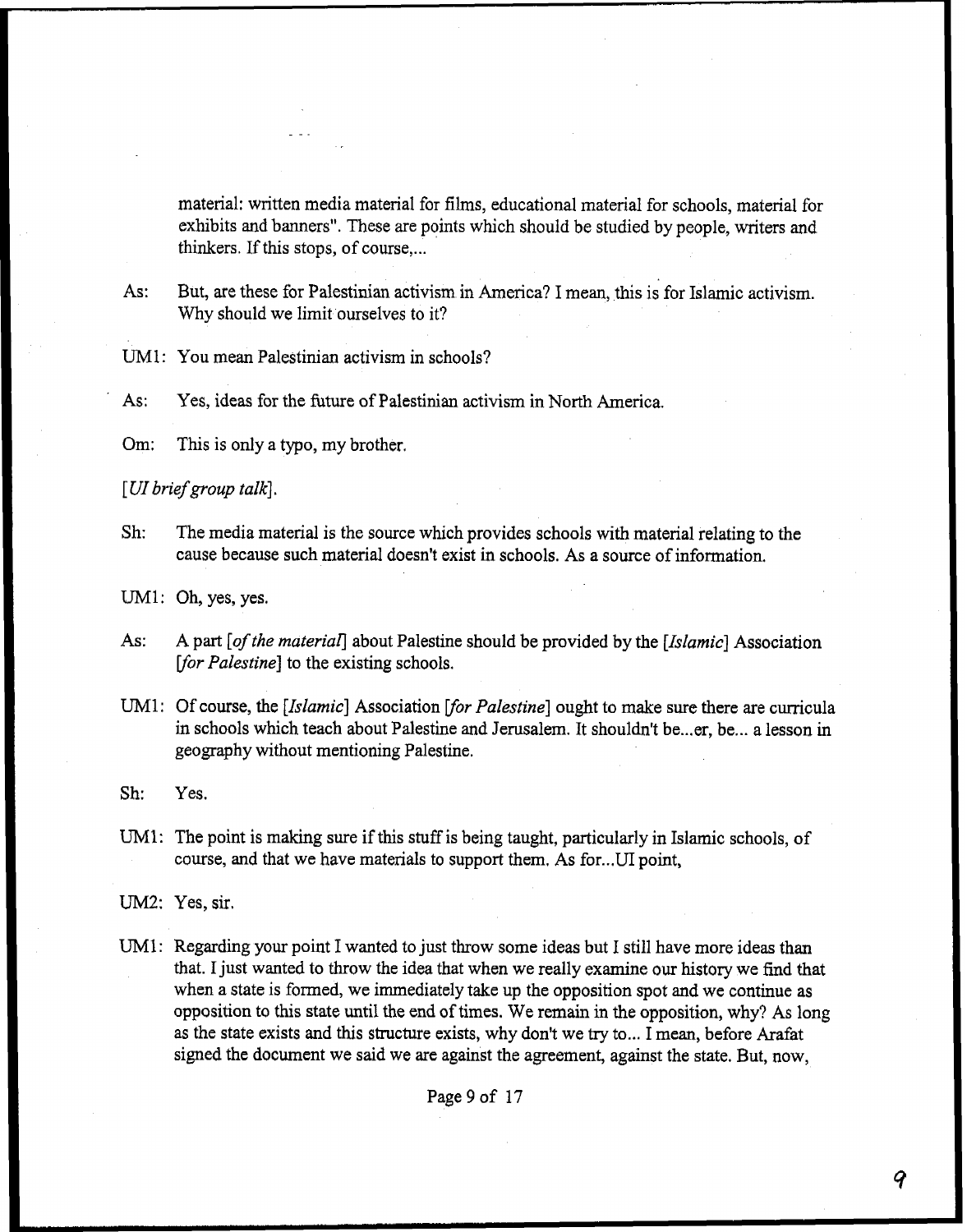what happened right now? This is a reality and we cannot ignore it. Why do we have to be against this and against that? It is true that you are saying that you are in opposition in order to take a historical stand. We are not in disagreement. I'm just throwing a wild idea. Ok? In order to really be able to deal, comprehend... and benefit from the resources and the influence of this state or this structure, we must have an organization which is affiliated with us to deal with this state. This is the...

- **Om:** What is the form of dealing? What is the shape of the dealing?
- UM1: Of course..., of course, I'm not going to defend this point...
- **Om:** I mean, what are you going to do? This is what I mean. Explain this to us.
- UM1: I believe that the Palestinian state will begin handling donations, collection of donations and handle foreign exchanges. You can benefit from this. If you want to join the opposition, it is known that you are an Islamist and if you speak with them no one will grant you a foreign exchange or do anyhng *[favorable]* to you. They might start media organizations abroad, they might start a media organization in America as America now is a front for them. Why don't you have **an** organization which can be adopted by this Palestinian state? As a media organization, you could issue a newspaper or a magazine which could be...
- Om: How is that?
- UM1: Or you could be an educational institution sending people on foreign exchanges. I mean..., I believe that the idea should be discussed so that we are not always taking a 100% hostile side to something realistic. I want to give you an example from the time the [*Palestinian Liberation*] Organization started, the brothers..., until now I hear that there are some people who blame the brothers **[saying]** "Why did you leave the Organization? We were a part of the leadership of the Organization. Why did you leave it? You took a neutral stand and **now** the Organization is on one side and you are on a different side, you became two different paths". Of course, this might be criticized but it is realistic. Some people criticize the brothers *[saying]* "Why did you leave the Organization as soon as it was formed? Because you found that they took a different direction? **As** soon as you saw that one of them doesn't pray and a few of them cuss the religion and now they're leaders of Palestinian activism. So, this is the point; if we are to get a lesson **from** that we can benefit from this point in regards to our reality.
- Sh: Are there remarks?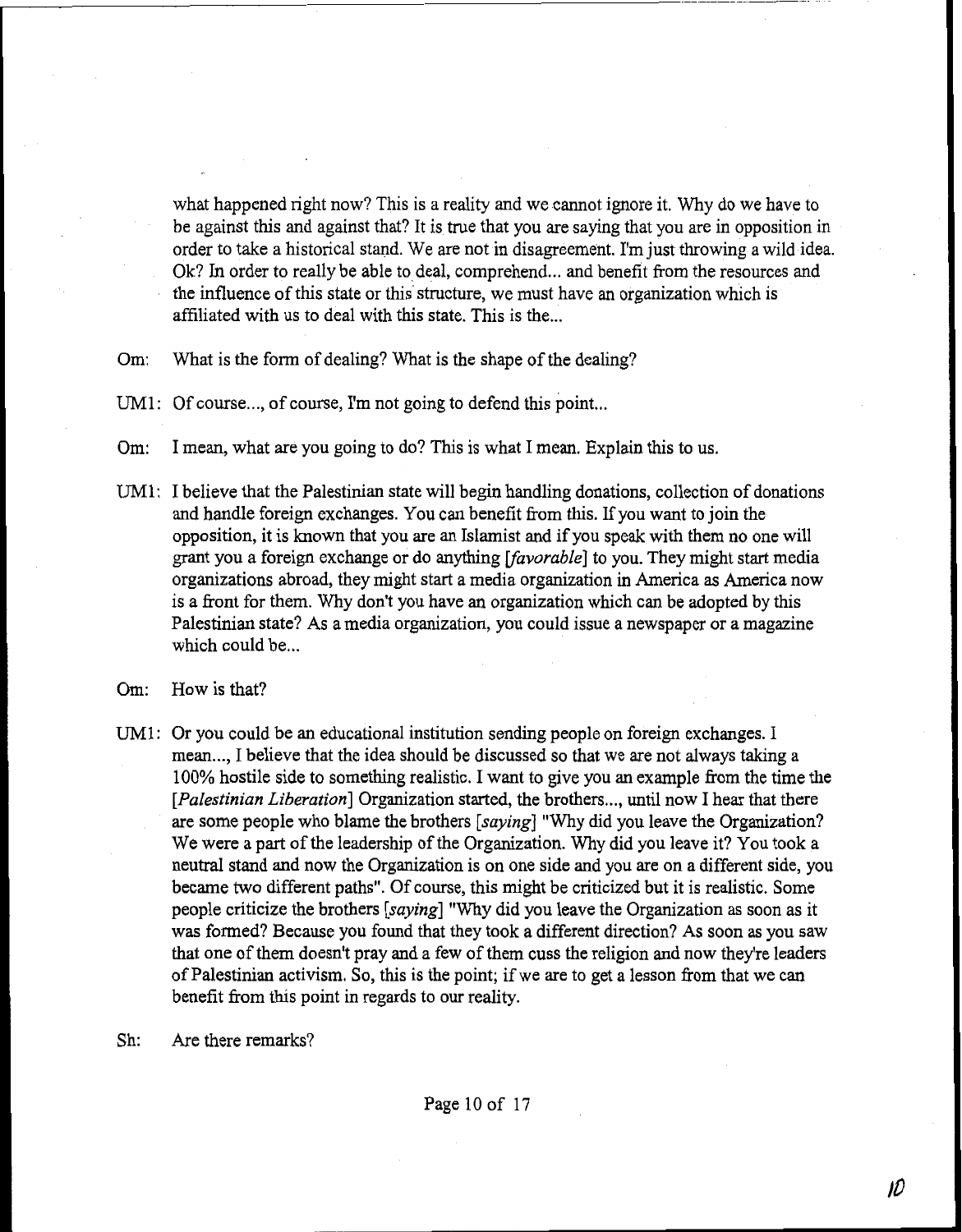Ga: By the way, the Movement now doesn't represent... UI. So, this mentality is out. I didn't hear it from anyone, I didn't hear it from one person.

# UM1: Yes.

- Ga: And all those concerned are..., not one person has individually spoke about that. And this is ... UI, it is a huge development of the stand. And we apply our stand as our stand is not just for history. We don't oppose just for history. This is an old talk and is over with ...UI. The direction which is agreed upon is to make the *[peace]* project fail and it is not... UI. And what happened so far with the agreement is that it is just a paper and nothing has been executed until now. It is in the formation stage. So, why so you want to...UI on a whole stage which will take the next four or five months? It will take six months to materialize. When it is complete you can come and give your feedback. The...UI... Originally, there was independence, there was a warning and there was a total withdrawal, even a withdrawal of the multi-national forces from ... UI Palestine and all of Israel. There must be a doubt in the peacehl solution. It is something different. We agree on the correct analysis. Here is the project and here are ow: recommendations. Dealing with it is different but...UI. And how can the *[Islamic]* Association [for Palestine] be in harmony given the general atmosphere? Therefore, my opinion regarding the goals is very clear: supporting the resistance to the occupation because the occupation will continue. It won't end, I don't know how many of you think that the occupation will end or not? It won't end, it is not possible. There is only ... **UI** and that's it, even in **Gaza** and Jericho by the **way. Barak** confirmed this twice.
- UM1: I don't think you could put this kind of stuff with the Foundation or the *[Islamic]*  Association [for Palestine], support to the resistance to the occupation...
- **UM2:** This is the point. As an American organization, we cannot adopt this stuff or add it to our goals. This stuff..., in the eighties, we at the *[Islamic]* Association [for Palestine] wrote that... UI. I mean..., we cannot include this kind of stuff officially in our papers.
- **Om:** ... UI,
- Ga: We are speaking from a practical point of view. I don't want to get into that issue. I'm saying: Practically speaking, do you support the resistance or not? This is the question.

 $UM1: ...U1.$ 

**Ga:** Huh? ... UI.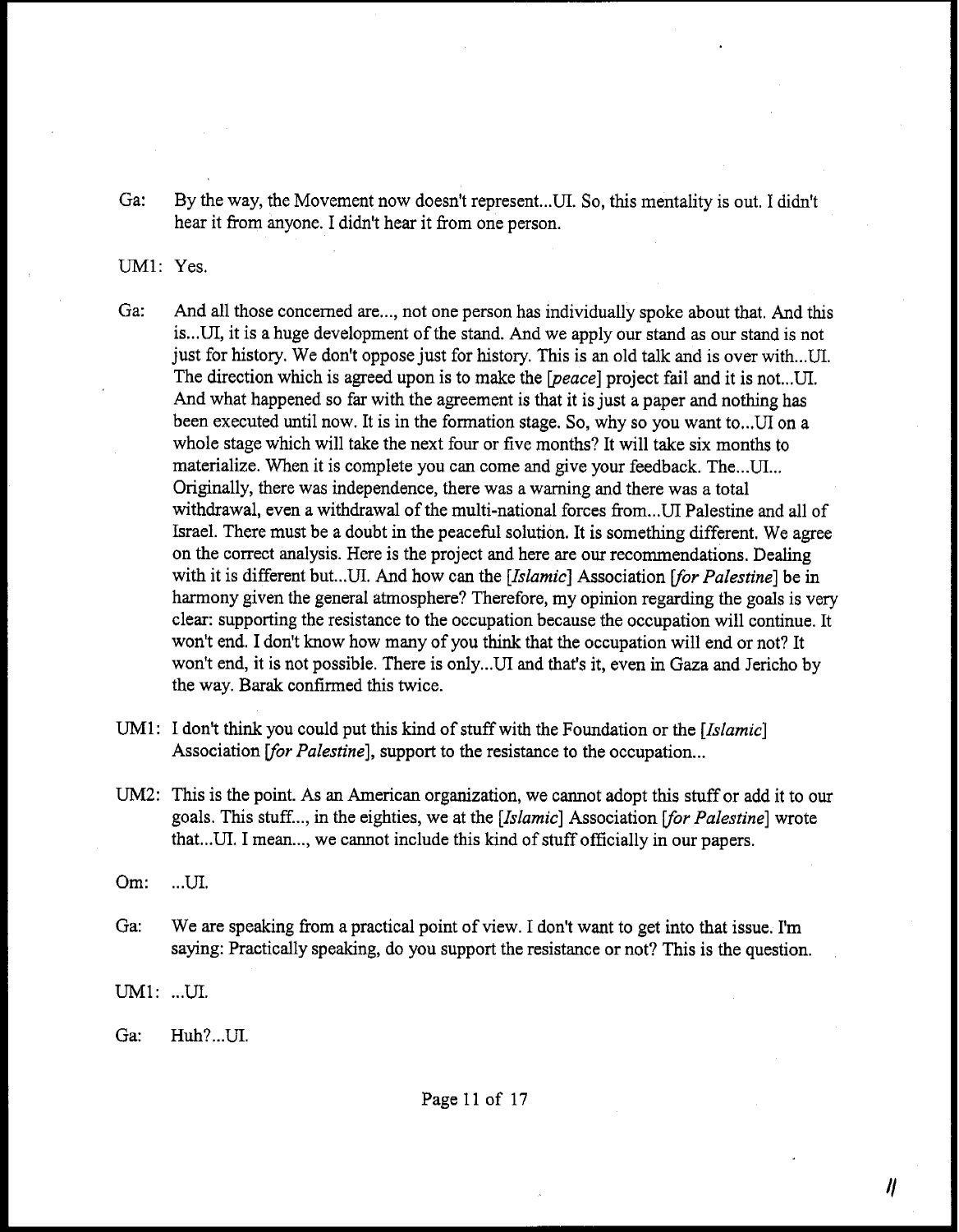UM2: As far as the people are concerned, we must specify role in America, that we...

**Ga:** Number one, two, making people in the Occupied Territories steadfast. Where is that? Adopting the rights of the Palestinian people or the historical rights, that all of Palestine is ours, historically. Where is that?

Om: I just feel that these..., these goals...

UM1: I have them... I have the points.

Om: He has the points and more.

UM2: Allow me. As you explained in this thing..., you talk about the Organization. Do you mean that the organization should be in America and deal with the *[Palestinian Liberation]* Organization in America?

Ga: Yes.

UM1: Whether it is in America or outside of America, when we talk about these goals ..., the first thing is that I, as an official American organization ..., I'm telling you about things in the heart ..., the goals you're talking about are in the heart but, can I write them down or can I support our brothers. We cannot write them down.

Ga: ... UI. Now, what can you do at the *[Islamic]* Association *[for Palestine]*?

UM1: Fine. But,...

**Ga:** You practice it. You know how to practice it? This is my question to you. You set some goals. Now, begin working on the programs. What does that mean?...UI. I'm working on Jihad, support the Jihad, support the Jihad, support the resistance to the occupation. You're working with all of your media and all of your political address is like that.

UM1: **Ah.** 

- Ga: Even supporting Hamas. The *[Islamic]* Association *for Palestine]* met with the FBI in defense of Harnas. It was a clear talk then. Support to the Movement. Henceforth, do these goals mean anything?
- UM2: Keep your voice down. May God be pleased with you.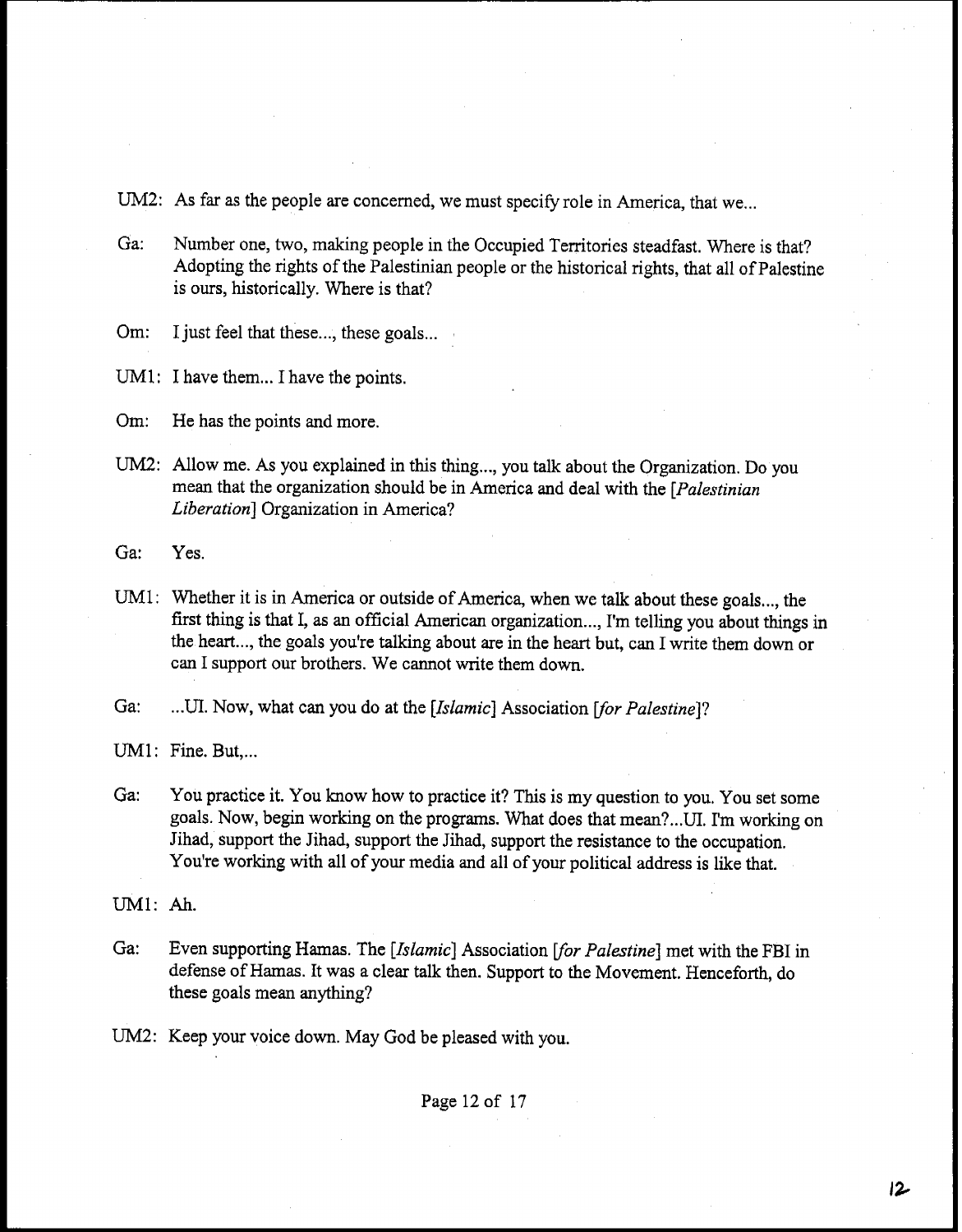### *[Laughter].*

Sh: You Virginia guys got us trouble. This is the talk we will...

**[Brief** *UI group talk].* 

Ga: So, ... UI.

UM1: No, no. I believe that the *[Islamic]* Association *for Palestine]* must take that direction meaning that we don't have this experience. In order to really be **an** Islamic- American organization in America things must be ..., some things which were practiced must be determined. In a way or another, when we deliver the meanings of the sanctity of Palestine, when we deliver the meanings of the Islamic aspect of Palestine, what do we mean? Do we mean just talk? No. The context means that ... UI. It means...

Ga: ... UI.

UM1: The point is that talk should be worded in a manner which is not spontaneous...

**Ga:** It is not spontaneous.

UM1: I'm telling you what you're saying and which is what we have.

**UM2:** OK. Fine. Just wait as Abou Mohamed will say a comment and then we will...

Sh: May God pray on our master, Mohamed and... UI on all the prophets, God's willing. I say that...*[laughter]*... the brother is saying that Jerusalem is still under occupation. He says..., he is even leaving the matter to charity work. So, it is more worthy that political activism is ... **UI.** *[Laughter]* .... UI, if he says it is under occupation, tell him there are some specific programs, Before ..., before all of that talk we should ask ourselves a question; Is America a confrontation front? **And** what do we want from ..., from the reader of A1 Zaytouna and the reader of the Monitor and from the guy who owns a store in Chicago? Do I want him to go fight or do I want to earn his sympathy so that he could donate to me or do I want him to have a knowledgeable political culture? We have to specify what we want from people, honestly, otherwise we keep working and publishing a newspaper becomes a goal in itself without finding out what effect does the newspaper have on people. I believe before this session is over we should come up with a clear statement regarding what do we want from people. This is one. And what do we want from the Americans? Do we want to convert them to Muslims, to become Muslims, because the *[Islamic]* Association [for Palestine] often does activities which sound like that of mosques; pure Islamic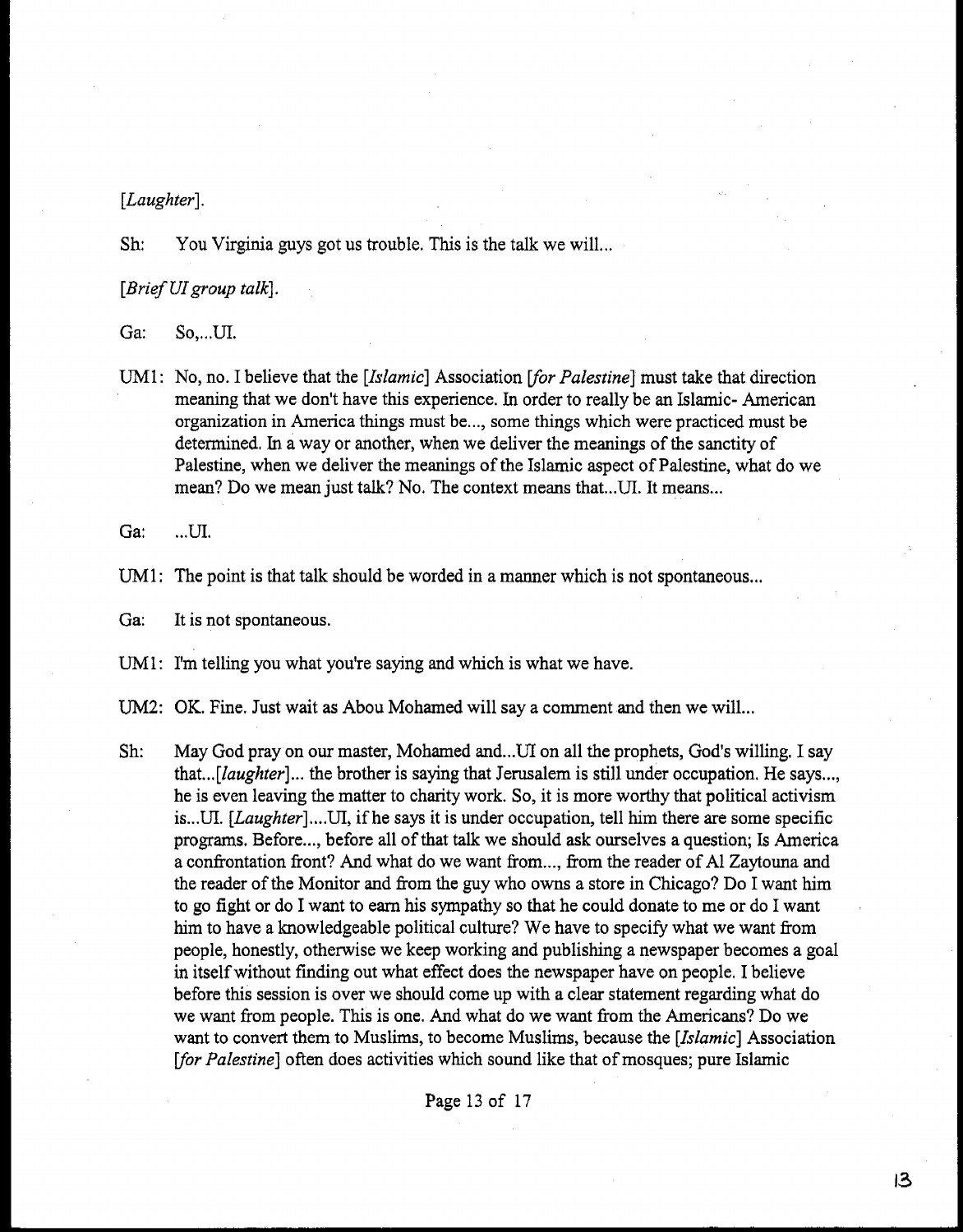things. Do you want to convert people to Islam, to proselytize to people or do you want them to sympathize with your cause as a high ceiling? We must **find** out these things. This is another one. The second thing -we were talking about that in the moming- is that ow brothers in the Occupied Territories will be pretend to go along with the self-rule and none of their societies will be shut down and this is a matter that hasn't been settled yet. Then enter our brothers who talk to us about politics and tell you: "It is impossible that there will be a self-rule. It is impossible that America will classify Samah as a terrorist organization. It is impossible that Israel will withdraw fiom one inch. Impossible, impossible....". My brothers, they say that there are no absolutes in politics to start with, there is nothing impossible in politics, everything is possible. It is possible that Israel withdraw tomorrow and forms a Palestinian state the way it wants. What is that? Is the Palestinian state going to be worse than Saudi Arabia, for instance? Saudi Arabia is serving Israel's interests more than Israel serving its own interests. What are you talking about? So, our brother is telling you "Instead of being taken by surprise **and** then, five months later, begin to wail..", he said: "We will form an organization for you to show the Americans that you are...UI. It will be made up of some of our people, our beloved ones, and let's not hoist a large Islamic flag and let's not be barbaric-talking. We will remain a fiont so that if the thing happens, we will benefit from the new happenings instead of having all of ow organizations classified and exposed". I was telling our brother Aboul Hassan about A1 Aqsa Organization. Why "A1 Aqsa Educational"?. When you go to Oxford they will ask you: "Sir, what is Aqsa?". Make it "The Palestinian General Education Academy". Make yourself a big name like that and give it a media twinkle and there is no need for Al Aqsa, Al Quds, Al Sakhra and all that stuff. Huh? This is for example. And let's stay ahead of the events, ow brothers. We will find out later on that Fatah has 50 organizations here in America and offices named "Fatah offices" affiliated with Fatah here in America like they like to affiliate them, charity, educational and schools **and** everything while we are sitting unable to work because all of us have become burned, all of ow organizations are purely Islamic organizations and we don't know how we are going to be dealt with. So, our brother had a suggestion to form an organization the format he suggested was somewhat controversial, I didn't discuss it with **him** but I believe its concept is sound - that we should start right **now,** my brothers, begin **thinking**  about establishing alternative organizations which can benefit from a new atmosphere, ones whose Islamic hue is not very conspicuous.

Gh: Neutral.

Sh: Meaning that we should benefit from ..., from ...

UM1: When did he say that, excuse me?

Page 140f 17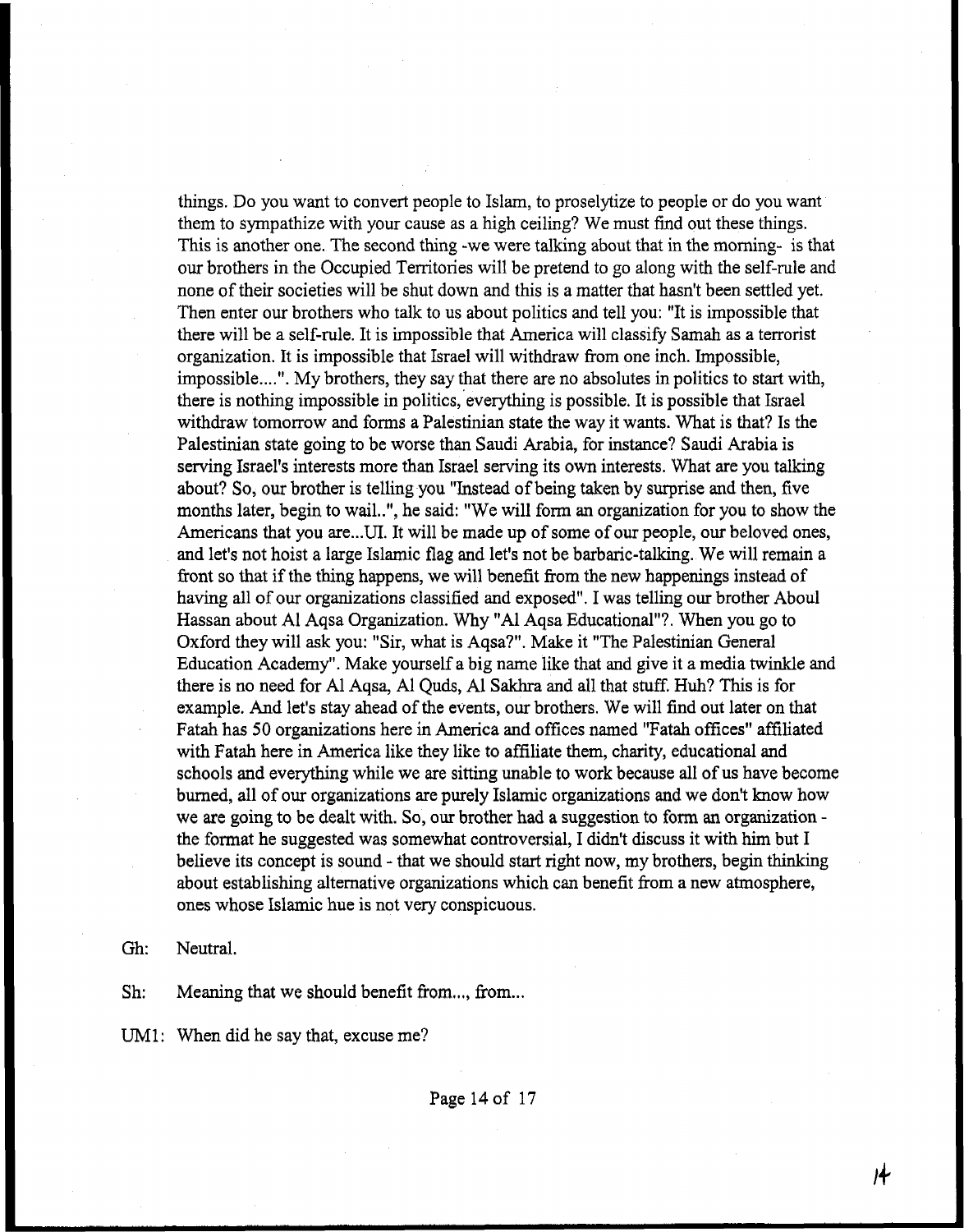- Sh: My brother, say what you want to say, The door to politics is big. Did God tell you that you must stand in front of the university and tell them: "We have to ..., we have to claim the 1948 land"? It is just talk. This is an impossible address, my brothers. It is not our goal to demand the '48 land. Even if we demanded, neither the U.S. army will return it to you nor the store-owner in Chicago will return it to you. We already talked about that, about the most we could offer in America. What is the address which should be in harmony with our realistic strength. The brother is telling you "Jihad". I can't...er, follow  $the...$
- Ga: I didn't say "Jihad"
- Sh: Samah..., Samah is classified as a terrorist [*organization*]. By constitution, by law, if I wanted to adopt its work, they kick me out, they kick me out of this country, my brother. By God, they would take away my U.S, citizenship and tell me "Go away". I'm telling you....
- Ga: We are not classified, my brother. Who said **we** are classified?
- Sh: Huh?
- Ga: Who classified it?
- Sh: ... er. I'm saying ..., I'm saying that even...
- Ga: **...UI** that the Movement is a terrorist organization.

Om: No, no, no.

Sh: ... **UI,** my brother. What did the Congress do?

Ga: There isn't a proposition to,.. What did it do?

- Om: .. **.UI.** The bill didn't pass.
- **Ga: Huh?**
- **Om:**  It didn't come yet. The Congress bill didn't...
- Ga: It is proposed.

Page 15 of 17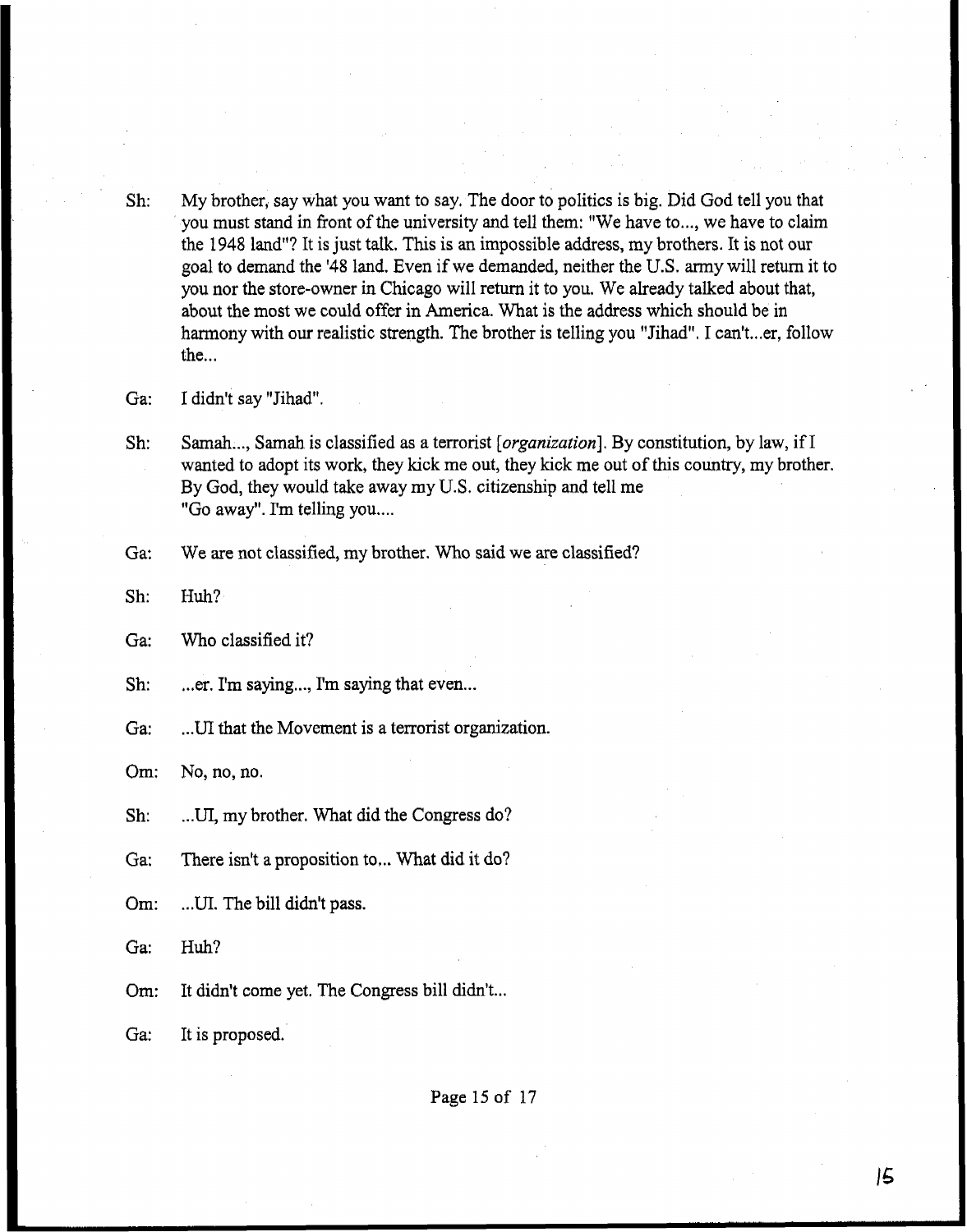- Sh: You mean they won't classify it?
- Om: God knows. Basically, let's stay with the..,, let's stay on the media topic.
- Sh: I was bringing it up in a sarcastic way because every time our problem is that we are reactive, reactive, reactive. Let's be -just one time in our lives - expect the worst case scenario **and** be proactive so that when **an** event takes place we would have a blanket to fall on instead of falling to the ground. That's all I mean. That's it.
- UM2: Ok. Just a second... Go ahead, Omar.
- Om: Fine. I just have a point about the ..., about the establishment of a new neutral organization to deal with the *[Palestinian Liberation]* Organization *or* the self-rule or the new state. I don't believe that there won't be a lot of contacts on the American arena between us and between the *[Palestinian Liberation]* Organization. *I* mean the *[Palestinian Liberation]*  Organization won't have that big of a presence which we must deal with. The fact that it was formed is something for people to see. It is supposed to be like a diplomatic mission like they asked for and the Americans refused. Of course, they made a request to form a diplomatic mission and the Americans refused to grant the agreement. But, they will grant it to them in the future, they will grant it to them. I mean, there will be something like a consulate and not more, not more. Ok, here is the Jordanian consulate or the Jordanian embassy, what is the meaning of the Jordanian embassy or the...
- Sh: Or the Jewish consulate,
- Om: Or the Jewish one. Nothing. The official is different from the public. The official is different. It is very hard to infiltrate people or the community and work.

**Sh:** They have already infiltrated the communities,

UM1: Don't forget that America is a front. America has a Palestinian community...

END OF RECORDING.